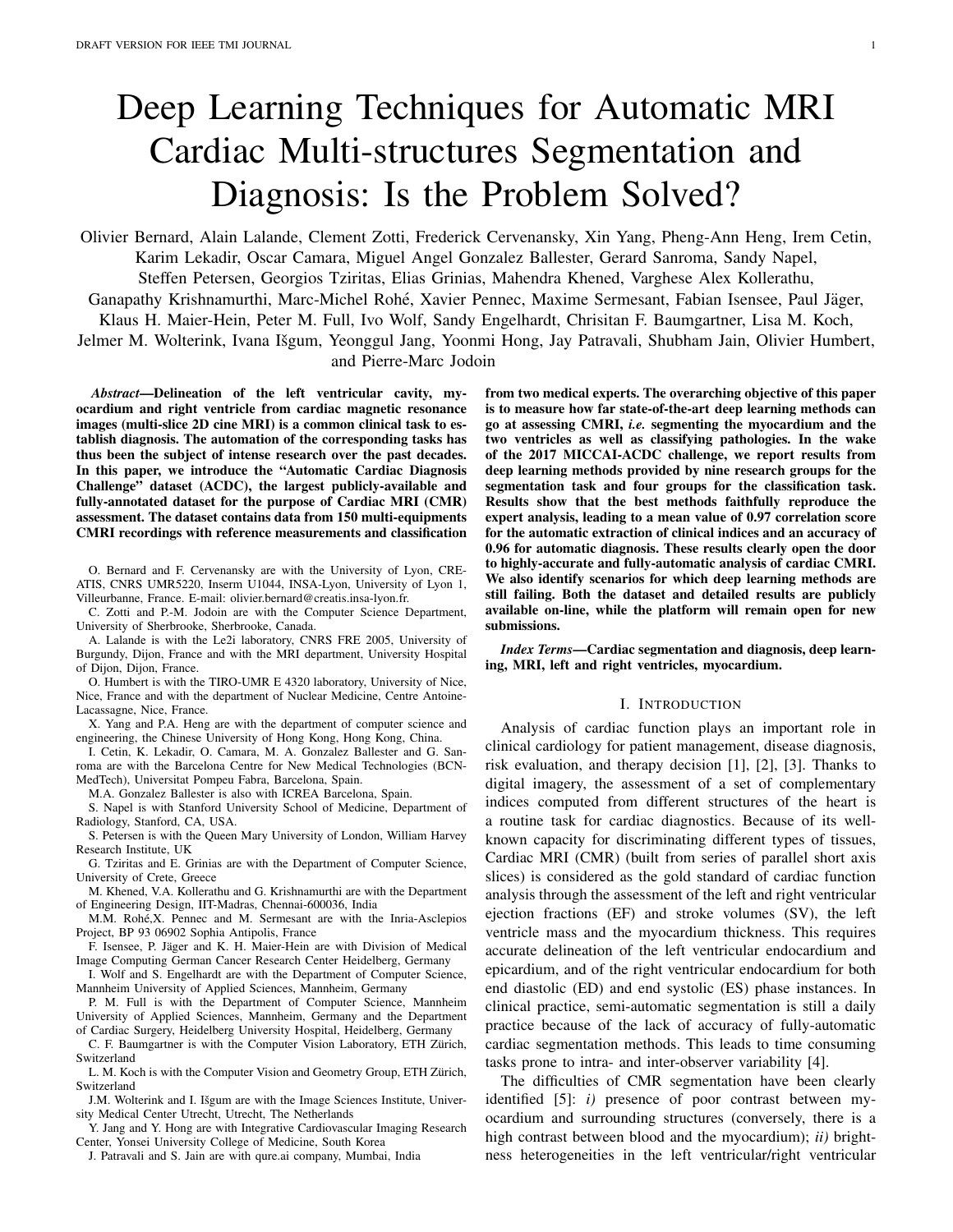cavities due to blood flow; *iii)* presence of trabeculae and papillary muscles with intensities similar to the myocardium; *iv)* non-homogeneous partial volume effects due to the limited CMR resolution along the long-axis;  $v$ ) inherent noise due to motion artifacts and heart dynamics; *vi)* shape and intensity variability of the heart structures across patients and pathologies; *vii)* presence of banding artifact.

In order to gauge performances of state-of-the-art CMR segmentation methods, four international challenges (all with a unique dataset) have been organized over the last decade [6], [7], [8], [9]. As mentioned in section II, three of those datasets focus on the left ventricle and one on the right ventricle. Since three of those challenges were organized before 2012, none of the participants implemented a deep learning approach. As for the fourth one, since the dataset only contains the ground-truth for the ED and ES ventricular volume (and not for the contour) it is difficult to ascertain which cardiac segmentation method was the most accurate and where it failed.

In this paper, we propose a new dataset called ACDC (Automatic Cardiac Diagnosis Challenge) which led to the organization of an international MICCAI challenge in 2017. The richness of the dataset as well as its tight bound to every-day clinical issues has the potential to enable machine learning methods to fully analyze cardiac MRI data. ACDC has a larger scope than previous cardiac datasets as it includes manual expert segmentation of the right ventricle (RV) and left ventricle (LV) cavities, and the myocardium (epicardial contour more specifically). ACDC also contains patients from five different medical groups namely : dilated cardiomyopathy (DCM), hypertrophic cardiomyopathy (HCM), myocardial infarction with altered left ventricular ejection fraction (MINF), abnormal right ventricle (ARV) and patients without cardiac disease (NOR).

The overarching objective of this paper is to provide answers to the following four questions :

- 1) How accurate recently proposed segmentation methods are at delineating the LV, RV and myocardium given clinical MR images?
- 2) How accurate recently proposed classification methods are at predicting the pathology of a patient given clinical MR images?
- 3) When methods fail, where do they fail?
- 4) How far are we from "solving" the problem of automatic CMRI analysis?

With those questions in mind, we first go through a detailed description of the previous MRI cardiac datasets as well as the CMRI segmentation methods in section II. We then describe our evaluation framework as well as the evaluated deep learning architectures in sections III and IV. We analyze the results obtained during the MICCAI-ACDC challenge in section V and finally draw conclusions in sections VI and VII.

#### II. PREVIOUS WORKS

# *Previous MRI cardiac datasets*

Four large datasets of clinical CMRI data have been broadly accepted by the community in the last decade. These datasets were released in conjunction with an international challenge allowing the organizers to benchmark state-of-the-art methods.

The Sunnybrook Cardiac MR Left Ventricle Segmentation challenge - MICCAI  $2009<sup>1</sup>$  provides a database of 45 cardiac cine-MR images from four different pathological groups namely: heart failure with ischemia, heart failure without ischemia, hypertrophic cardiomyopathy, and normal subjects. The data is provided with two manually-drawn contours, one for the endocardium and one for the epicardium [6]. Although the database is still publicly available, neither collated results nor comparative study have been published thus reducing the impact of this event. However, recent papers [5], [10], [11] reported results from several automatic and semiautomatic segmentation methods published since the 2009 challenge. According to those results, the top performing methods (many of which being only focused on the endocardium segmentation) report Dice scores between 0.90 and 0.94 for the endocardium and/or the epicardium and an average perpendicular distance of less than 2.0 mm and an average 2D Hausdorff distance between 3.0 and 5.0 mm.

The LV Segmentation Dataset and Challenge, MICCAI-STACOM 2011<sup>2</sup> focuses on the comparison of LV segmentation methods [12]. The database is made of CMR acquisitions from 200 patients with coronary artery disease and prior myocardial infarction (100 for training and 100 for testing). In this study, the authors introduced the concept of objective ground truth based on the evidence from the contribution of several raters. In particular, ground truths computed for the 100 patients of the testing set were generated from an Expectation-Maximization framework (the STAPLE algorithm) [13] using the results of two fully-automated methods (automated raters) and three semi-automated approaches with manual input (manual raters). No 100% manually annotated ground truth were involved in this study. From the derived ground truths, the best results in terms of segmentation accuracy were obtained by a guide-point modeling technique (manual rater) which obtained an average Jaccard score of 0.84 [14].

The Right Ventricle Segmentation Dataset - MICCAI  $2012<sup>3</sup>$  aims at comparing RV segmentation methods based on a set of 48 cardiac cine-MR data with contours drawn by one cardiac radiologist (16 for training, 32 for testing) [8]. Three fully-automatic and four semi-automatic methods were evaluated through this challenge. Back in 2012, the outcome of the challenge revealed that the best scores were obtained by semi-automatic methods like the graph-cut method by Grosgeorge *et al.* [15] which reached an average Dice score of 0.78 and an average 2D Hausdorff distance of 8.62. In a recent publication, Phi Vu Tran [16] showed how a fine-tuned fully-convolutional neural network [17] can out-perform every semi-automatic method with an average Dice score of 0.85.

The 2015 Kaggle Second Annual Data Science Bowl<sup>4</sup> is a challenge for which more than 190 teams competed to win the \$200,000 grand price. The goal of this event was to automatically measure ED and ES volumes from CMR.

<sup>1</sup>http://smial.sri.utoronto.ca/LV Challenge/Home.html

<sup>2</sup>www.cardiacatlas.org/challenges/lv-segmentation-challenge/

<sup>3</sup>www.litislab.fr/?projet=1rvsc

<sup>4</sup>www.kaggle.com/c/second-annual-data-science-bowl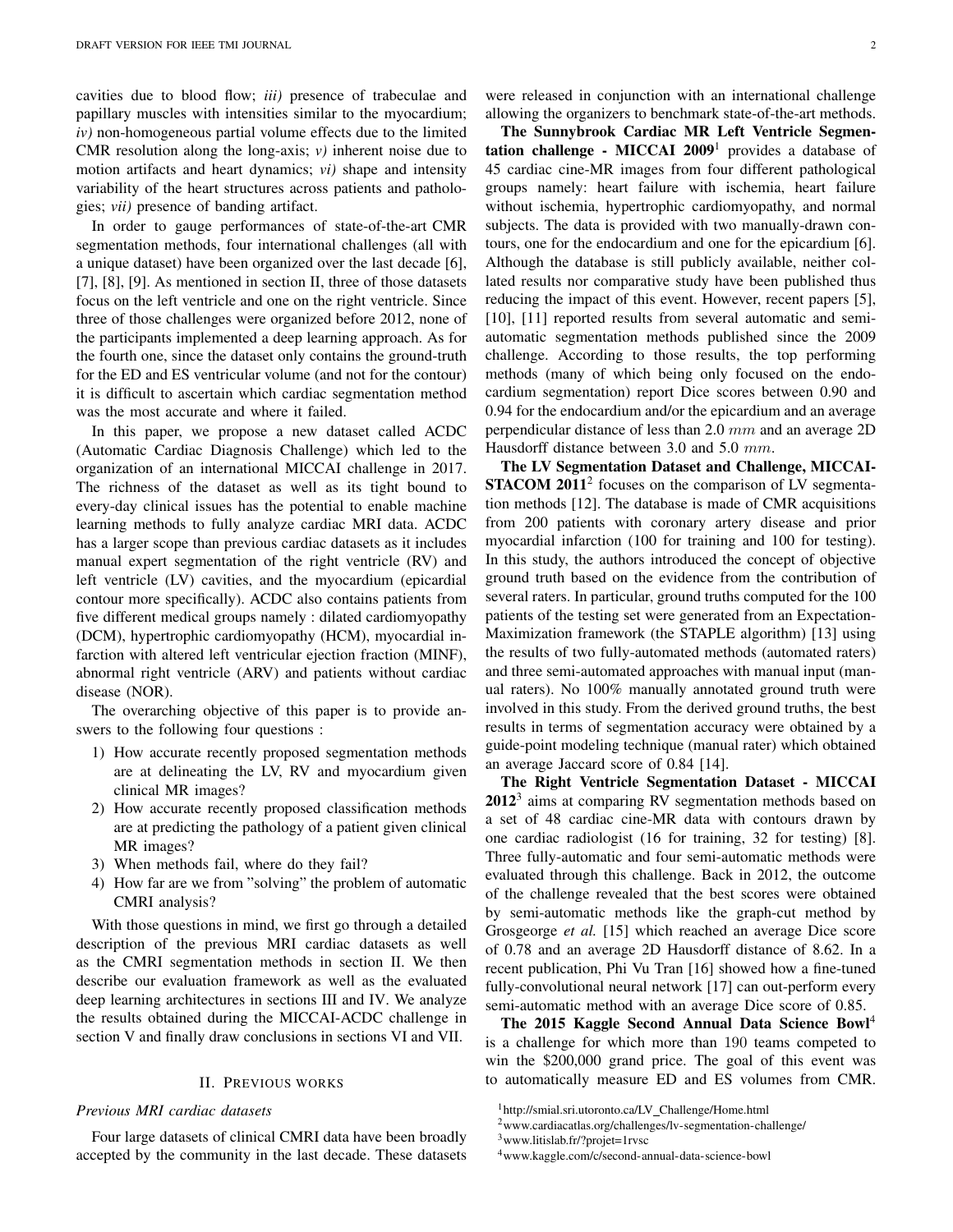TABLE I SUMMARY OF THE FULL SET OF EXISTING CARDIAC MRI DATASETS WHICH ARE PUBLICLY AVAILABLE FOR COMPARISON PURPOSES.

| <b>CMRI</b> datasets |      |                    |      |    |    |              |           |         |  |  |  |
|----------------------|------|--------------------|------|----|----|--------------|-----------|---------|--|--|--|
|                      |      | <b>Nb Subjects</b> |      |    |    | Ground truth | Active    |         |  |  |  |
| <b>Name</b>          | Year | train              | test | LV | RV | Myo          | Pathology | website |  |  |  |
| Sunnybrook           | 2009 | 45                 |      |    | x  | v            | v         | x       |  |  |  |
| <b>STACOM</b>        | 2011 | 100                | 100  | v  | x  | v            | ×         | x       |  |  |  |
| <b>MICCAI RV</b>     | 2012 | 16                 | 32   | x  | v  | x            |           | x       |  |  |  |
| Kaggle               | 2015 | 500                | 200  | ×  | x  | x            | x         | x       |  |  |  |
| <b>ACDC</b>          | 2017 | 100                | 50   | v  | v  | v            | v         |         |  |  |  |

Challengers were given a database composed of 500 patients for training and 200 patients for testing. The training images came only with the ED and ES reference volumes and not a manually segmented ground truth as for the other three datasets. The outcome of the challenge revealed that the topperforming methods relied on deep learning technologies, in particular fully convolutional networks (fCNN) [17] and U-Net [18]. Unfortunately, no summary paper was provided in the wake of this challenge.

Table I summaries the MRI cardiac datasets mentioned above. Let us also mention that other fully-annotated cardiac datasets have been released such as HVSMR 2016<sup>5</sup> and the Multi-Modality Whole Heart Segmentation dataset<sup>6</sup>. Although interesting, these datasets contain images that a clinically atypical, a topic that goes beyond the focus of this study. Furthermore, without being bound to a challenge, the UK Biobank [19] corresponds to the largest existing CMR database which could be used to train and test deep learning methods whenever the manual annotations of these images will be rendered public. However, one limit of this database is that it is not free, which inevitably limits its access by research teams, and thus does not correspond to open science initiatives such as challenges.

# *Non-deep learning methods*

In parallel to those challenges, Petitjean *et al.* proposed in 2011 a complete review of segmentation methods for delineating the LV and/or the RV in short axis cardiac MR images [20]. In this study, the authors listed the results published in more than 70 peer-reviewed publications. As for the four challenges cited above, the reported methods can be divided in two main categories: weak prior and strong prior methods. The first group involves weak assumptions such as spatial, intensity or anatomical information. It includes image-based techniques (threshold, dynamic programming) [21], pixel classification methods (clustering, Gaussian mixture model fitting) [22], deformable models (active contour, level-set) [23] and graph-based approaches (graph-cut) [24]. The second group uses methods with strong prior including shape prior based deformable models [5], active shape and appearance models [25] and atlas based methods [26], all requiring a training dataset with manual annotations. Although this huge work provides a complete picture of the performance of the state-of-the-art methods in LV/RV segmentation, it does

<sup>6</sup>http://stacom2017.cardiacatlas.org/

benchmark these techniques with a unique dataset. Such comparison thus remains a glaring issue in our community.

#### *Deep learning methods*

To our knowledge, before 2013 no deep learning techniques was used to analyze CMRI. However, a drastic change occurred in 2015 during the Kaggle Second Annual Data Science Bowl during which the undeniable power of deep learning methods was revealed to the community. Since then, a dozen deep learning papers have been published on the topic of CMRI analysis. Most papers used 2D convolutional neural networks (CNNs) and analyzed the MRI data slice by slice.

Three papers used deep learning framework to extract relevant features for segmentation. Emad *et al.* [27] used a patch-wise CNN to localize the LV in CMRI slices. Kong *et al.* [28] developed a temporal regression framework to identify end-diastolic and end-systolic instances from the cardiac cycle by integrating a 2D CNN with a recurrent neural network (RNN). The CNN was used to encode the spatial information while the RNN was used to decode the temporal information. Finally Zhang *et al.* [29] used a simple CNN to automatically detect missing slices (apical and basal) in cardiac exams to assess the quality of MRI acquisitions.

Four papers used deep learning methods combined with classical cardiac segmentation tools. Rupprecht *et al.* [30] integrated a patch-based CNN into a semi-automatic active contour (a snake) to segment cardiac structures. Ngo *et al.* [31] used a deep belief network (DBN) to accurately initialize and guide a level-set model to segment the left ventricle. Yang *et al.* [32] developed a combined approach between CNN and multi-atlas to perform LV segmentation. In particular, a deep architecture was trained to learn deep features achieving optimal performance for the label fusion operation classically involved in multi-atlas segmentation. Alternatively, Avendi *et al.* [10] proposed a combined deep-learning and deformablemodel approach to automatically segment the left ventricle. The method works as follows: *i)* a simple CNN locates and crops the LV; *ii)* a stack of autoencoders pre-segment the LV shape; *iii)* the pre-segmented shape is refined with a deformable model. Although the authors report almost perfect results on Sunnybrook 2009, it is not clear how their method generalizes to more than one cardiac region.

Finally, three papers used standalone deep learning techniques to segment cardiac structures from CMR data. Poudel *et al.* [33] proposed a recurrent fully-convolutional network (RFCN) that learns image representations from the full stack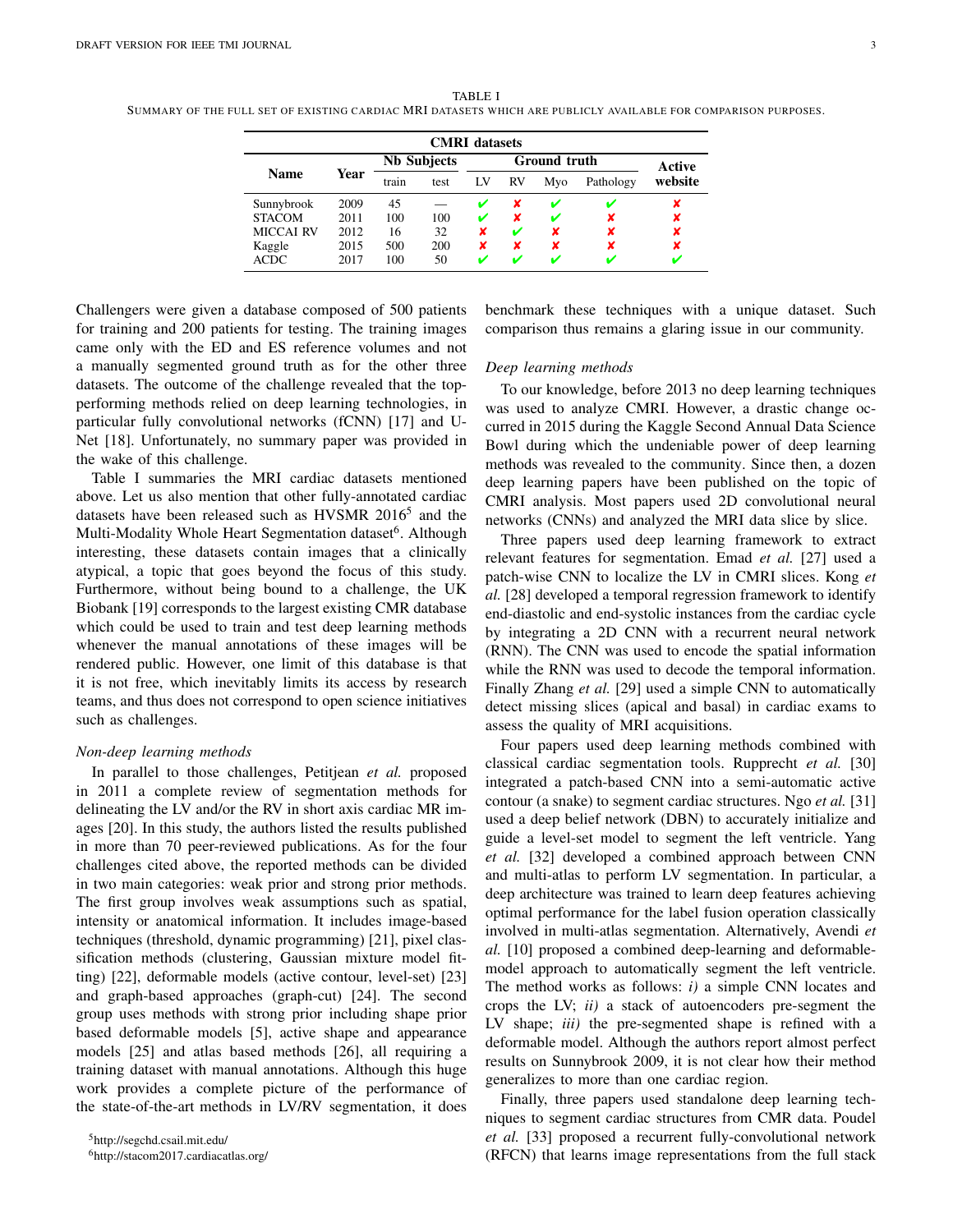of 2D slices. The derived architecture allows leveraging interslice spatial dependences through internal memory units. Tran *et al.* [16] developed a deep fully convolutional neural network architecture to segment both LV and RV structures. Finally, Oktay *et al.* [34] proposed an image super-resolution approach based on a residual convolutional neural network model. Their key idea is to reconstruct high resolution 3D volumes from 2D image stacks for more accurate image analysis.

For more details on deep learning methods applied to medical image analysis (including cardiac MRI segmentation) please refer to Litjens *et al.* [35] and Havaei *et al.* [36].

## III. EVALUATION FRAMEWORK

## *A. CMR data*

*1) Patient selection:* The ACDC dataset was created from real clinical exams acquired at the University Hospital of Dijon (France). Our dataset covers several well-defined pathologies with enough cases to properly train machine learning methods and clearly assess the variability of the main physiological parameters obtained from cine-MRI (in particular diastolic volume and ejection fraction). The targeted population is composed of 150 patients evenly divided into 5 classes with well-defined characteristics according to physiological parameters. These examinations were initially classified according to medical reports. Patients with ambiguous clinical indices were excluded from this study. The different subgroups are given hereunder:

- NOR: Examination with normal cardiac anatomy and function. The ejection fraction is greater than 50%, the wall thickness in diastole is lower than  $12 \, mm$ , the LV diastolic volume is below 90  $mL/m^2$  for men and 80  $mL/m^2$  for women [37]. The RV is normal for each patient (RV volume less than 100  $mL/m^2$  and RV ejection fraction above 40%). The visual analysis of the segmental LV and RV myocardial contraction is normal.
- MINF: Patients with a systolic heart failure with infarction. Subjects have an ejection fraction below 40% and abnormal myocardial contractions. Some subjects have a high diastolic LV volume due to a remodeling of the LV to compensate for the myocardial infarction.
- DCM: Patients with dilated cardiomyopathy have an ejection fraction below 40%, a LV volume greater than  $100 \; mL/m^2$  and a wall thickness in diastole smaller than 12 mm. As a consequence of dilated LV, some patients of this category have a dilated RV and/or a high LV mass.
- HCM: Patients with hypertrophic cardiomyopathy, *i.e.* a normal cardiac function (ejection fraction greater than 55%) but with myocardial segments thicker than 15  $mm$ in diastole. In this category, patients can present abnormal cardiac mass indices with values above 110  $g/m^2$ .
- ARV: Patients with abnormal right ventricle have a RV volume greater than 110  $mL/m^2$  for men, and greater than 100  $mL/m^2$  for women [38], or/and a RV ejection fraction below 40%. Almost every subject in this subgroup has a normal LV.

*2) Acquisition protocol:* Acquisitions were obtained over a 6 year period with two MRI scanners of different magnetic strengths (1.5 T - Siemens Area, Siemens Medical Solutions, Germany and 3.0 T - Siemens Trio Tim, Siemens Medical Solutions, Germany). Cine MR images were acquired with a conventional SSFP sequence in breath hold with a retrospective or prospective gating [39]. After the acquisitions of long axis slices, a series of short-axis slices covering the LV from the base to the apex was acquired, with a slice thickness from 5  $mm$  to 10  $mm$  (in general 5  $mm$ ) and sometimes an inter-slice gap of 5  $mm$ . The spatial resolution varies from 1.34 to 1.68  $mm^2/pixel$ . Depending on the patient, 28 to 40 volumes were acquired to cover completely (retrospective gating) or partially (prospective gating) one cardiac cycle. In the latter case, only 5 to 10% of the end of the cardiac cycle was omitted. The full dataset was acquired in clinical routine, leading to natural variability in the image quality (intrinsic noise, patient movement, banding artifacts, MRI low-frequency intensity fluctuation, etc.), variable field-of-view and integral or almost integral covering of the LV. Finally, to be in compliance with previous cardiac MRI segmentation challenges, the long axis slices were not provided. Even though the use of long axis slices could provide extra information about the base, the apex and the longitudinal motion of the ventricles, the analysis of short and long-axis slices are generally independent and outside the scope of this project.

*3) Training and testing dataset:* The data for each subject was converted to a general 4D image representation format (nifti) without loss of resolution. ED and ES frames were identified based on the motion of the mitral valve from the long axis orientation by a single expert. Both training and testing data contain whole short-axis slices. The identification of the most basal and apical slices is also not provided, while the diastolic and systolic phases are indicated. In order for challengers to normalize the physiological parameters (mainly the LV and RV volumes and the MYO mass) with the body surface area (BSA), the weight and height of each patient are included in the dataset. For instance, the BSA can be calculated from the formula of Dubois and Dubois [40], *i.e.*  $BSA = 0.007184 \cdot (weight^{0.425} \cdot height^{0.725})$  and normalized parameters can be computed by simply dividing their values with the corresponding BSA. The training database is composed of 100 patients, *i.e.* 20 patients for each group. For all these data, the corresponding manual references as well as the patient group are provided. The testing dataset is composed of 50 patients, *i.e.* 10 patients per group. The manual references and group labels of the testing data are kept private.

### *B. Reference segmentation and contouring protocol*

The expert references are manually-drawn 3D volumes of the LV and RV cavities as well as the myocardium, both at the ED and ES gates. The epicardial border of the RV was not considered because its accurate position next to the septum is difficult to establish, and the myocardial thickness of the RV is of the same order of magnitude than the spatial resolution. The contours were drawn and double-checked by two independent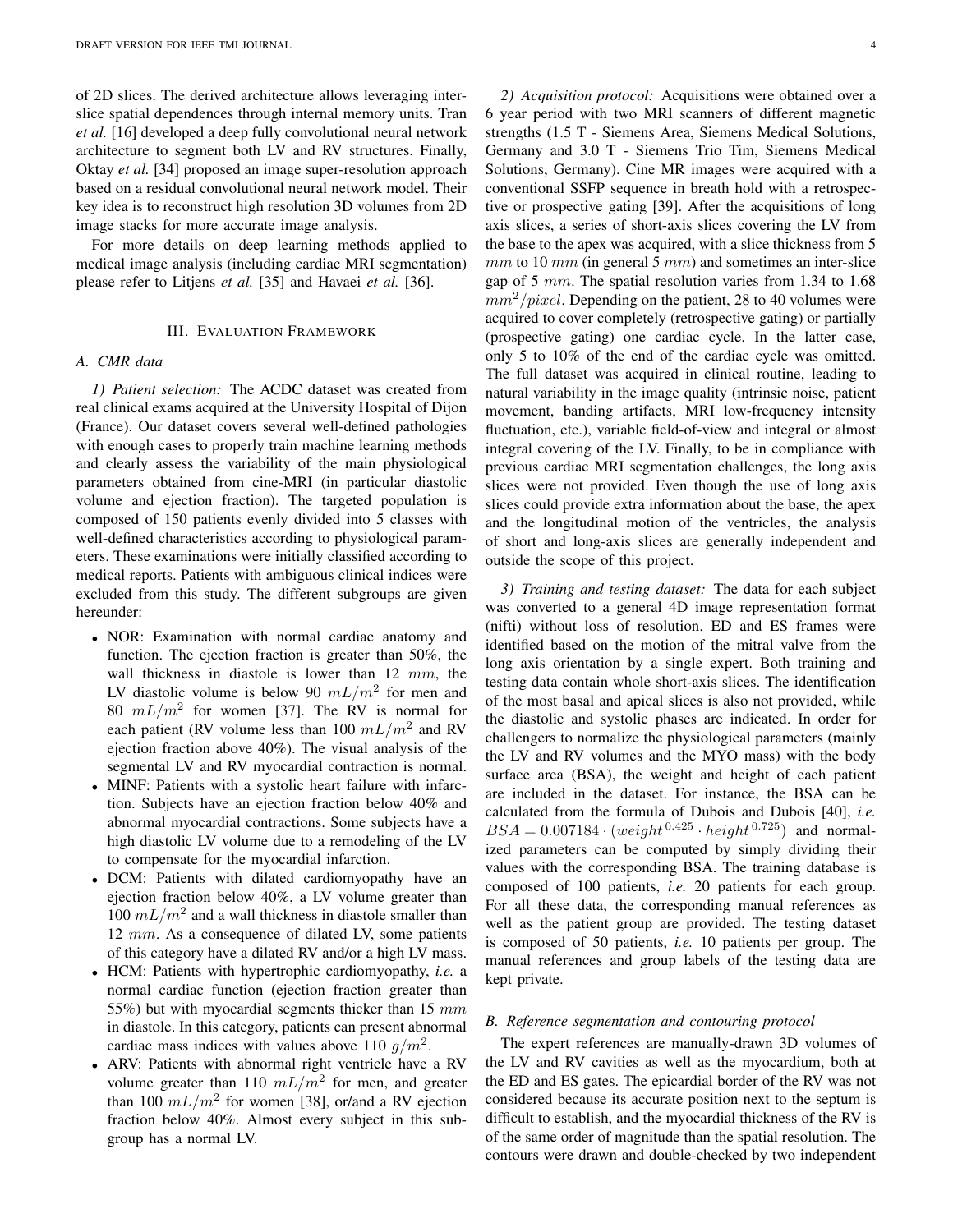experts (10 and 20 years of experience) who had to reach consensus in case of discordance.

The following annotation rules were retained: the LV and RV must be completely covered, the papillary muscle are included into the cavity and there is no interpolation of the muscle at the base of the LV (the contours follow the limit defined by the aortic valve). The main difficulty when annotating RV corresponds to correctly localize the pulmonary infundibulum area. This area must not be included into the RV annotation and a clear separation must be seen between the RV cavity and the root of the pulmonary artery. Due to the systolic shortening of the RV, the first basal slice is not mandatory being the same in diastole and systole. Another difficulty is to accurately separate the RV from the right atrium on the systolic image. As such, we defined the RV as the region on the right of heart with a significant contraction between ventricular diastole and systole, *i.e.* the surface area of the RV must be higher in ventricular diastole than in ventricular systole. For an easier understanding, illustrations of the annotation rules are provided in the supplementary materials (available in the supplementary files /multimedia tab).

The ground truth label images were stored in nifti format. The label values vary from 0 to 3 and represent voxels belonging to the background (0), the RV cavity (1), the myocardium (2) and the LV cavity (3).

# *C. Evaluation metrics*

In order to evaluate the tested methods in a fair and reproducible manner, we customized a dedicated Girder<sup>7</sup>online platform<sup>8</sup>. This platform is now available and will be maintained and kept open as long as the data remains relevant for clinical research. Based to this platform, the performance of state-of-the-art methods are compared both from a geometrical and a clinical standpoint. This implies the use of a complementary set of metrics as described hereunder [41].

*1) Geometrical metrics:* In order to measure the accuracy of the segmentation output (LV endocardium, myocardium or RV endocardium) provided by a given method, the Dice metric and the 3D Hausdorff distance were used.

*Dice similarity index:* The Dice similarity index is defined as  $D = 2(|V_{user} \cap V_{ref}|)/(|V_{user}| + |V_{ref}|)$  and is a measure of overlap between the segmented volume  $V_{user}$ extracted from a method and the corresponding reference volume  $V_{ref}$ . The Dice index gives a measurement value between 0 (no overlap) and 1 (full overlap).

*Hausdorff surface distance*  $(d_H)$ : The Hausdorff distance  $d_H$ , measures the local maximum distance between the two surfaces  $S_{user}$  and  $S_{ref}$ . This is carried out efficiently using the Proximity Query Package (PQP) [42] which we slightly modified to compute point-to-triangle distances. Moreover, in order to minimize the difference between sampling densities of  $S_{user}$  and  $S_{ref}$ , we apply a linear subdivision operator to the surface containing the lowest number of vertices. As opposed to several MRI cardiac segmentation papers which report 2D Hausdorff distances [5], [10], [11], we report the 3D  $d_H$ , which allows an intrinsic management of the missing segmentation problem on the end slices.

*2) Clinical performance:* We also implemented three indices for the clinical parameters, namely the correlation (corr), the bias and the standard deviation  $(std)$  values. These three metrics are computed from the measurements of: *i)* the ED volumes ( $LV_{EDV}$  and  $RV_{EDV}$  expressed in  $mL/m^2$  for the LV and RV, respectively);  $ii)$  the ejection fractions ( $LV_{EF}$  and  $RV_{EF}$  expressed in percent for the LV and RV, respectively); *iii*) the myocardium mass  $(MY_{Mass})$  expressed in  $g/m^2$  and calculated in diastole). The combination of the bias and standard deviation also provides useful information on the corresponding limit of agreement values.

Let us mention that these geometrical and clinical metrics are complementary in the sense that a good score on one metric does not inevitably imply a good score on other metrics. This property is fundamentally important to prevent our system from unexpectedly favoring some methods over others. For instance, a low EF error does not always mean a good delineation of the ED and ES ventricle since EF relies on the difference between the ED and ES volumes. As such, a method that would systematically over- or under-estimate the size of a ventricle in the same order at both ED and ES would potentially have a low EF bias, a low mean average error and a high EF correlation, but at the same time a low Dice score and a large Hausdorff distance.

*3) Classification performance:* For the classification context, a prediction accuracy measure was provided. This accuracy was calculated for the whole examinations of the testing database, and also per disease. Confusion matrix was created in order to highlight the results.

### *D. MICCAI 2017 framework*

The evaluation framework was launched during the "Automatic Cardiac Diagnosis Challenge (ACDC)" workshop held in conjunction with the  $20<sup>th</sup>$  International Conference on Medical Image Computing and Computer Assisted Intervention (MICCAI), on September 10<sup>th</sup>, 2017 in Quebec City, Canada. After having publicly invited people to participate to this challenge, 106 accounts were created on the challenge website. Ten teams uploaded meaningful results within the allotted time for the segmentation contest, while 4 teams participated in the diagnosis contest.

#### IV. EVALUATED ARCHITECTURES

In this section, we describe the different architectures involved in the segmentation contest as well as the methods proposed for the classification contest.

### *A. Architectures for cardiac multi-structure segmentation*

A summary of the ten architectures involved in this study is provided in Table II. Nine methods implemented a deep convolutional architecture, most of which a U-Net like networks [18] analyzing the 3D data slice by slice. The only exception is the method by Tziritas and Grinias [49] which implemented a

<sup>7</sup>https://girder.readthedocs.io/en/latest/

<sup>8</sup>http://acdc.creatis.insa-lyon.fr/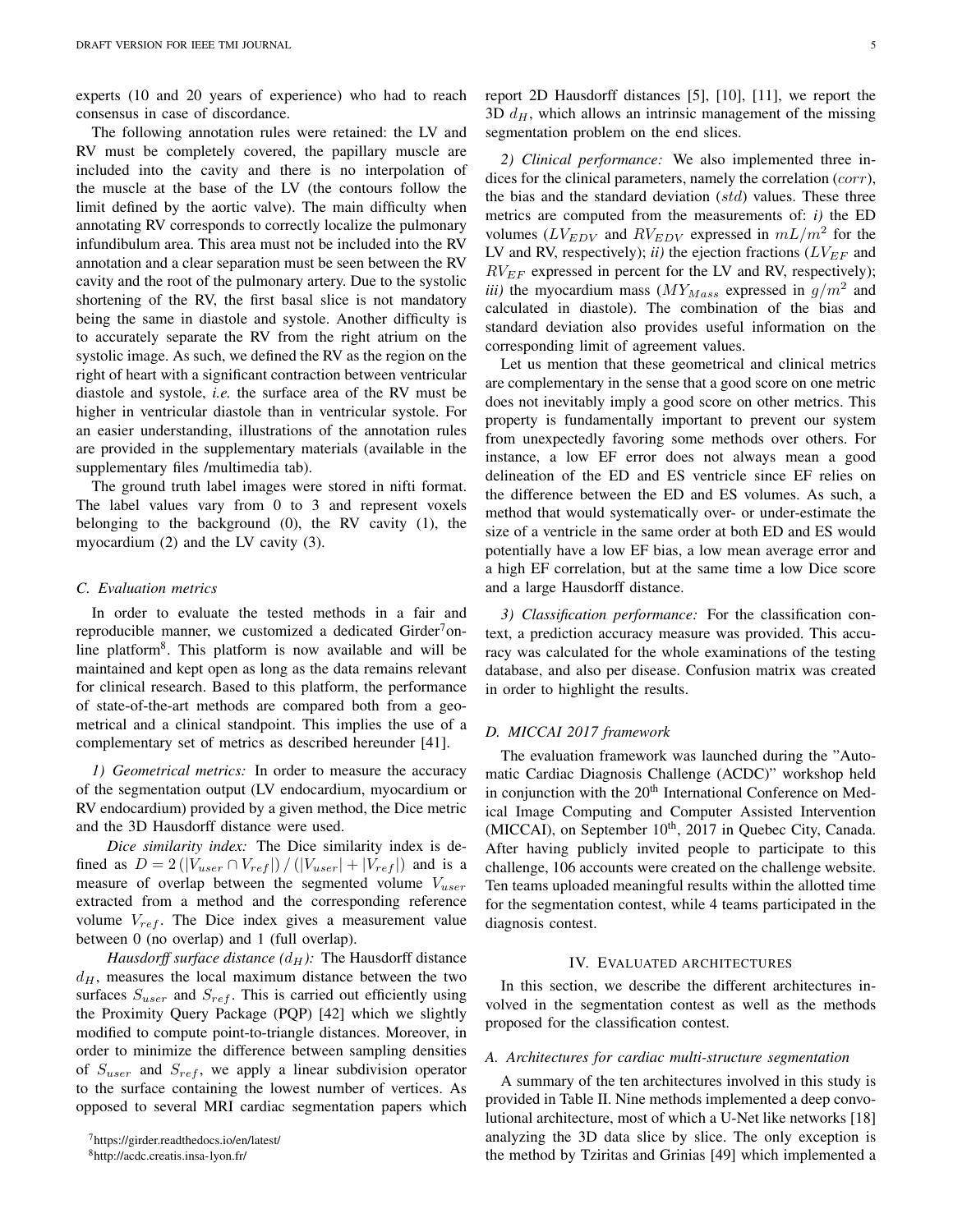TABLE II OVERVIEW OF METHODS EVALUATED DURING THE ACDC CHALLENGE.

| Reference *               | Contest | Method        | Remarks                                                                                             |
|---------------------------|---------|---------------|-----------------------------------------------------------------------------------------------------|
| Baumgartner et al. [43]   | S       | 2D U-Net      | Tested several architectures, the best one being a 2D U-Net with a cross-entropy loss               |
| Isensee et al. [44]       |         | $2D+3D$ U-Net | Ensemble of 2D and 3D U-Net architectures with a Dice loss                                          |
| Jang <i>et al.</i> [45]   |         | 2D M-Net      | Use of a weighted cross-entropy loss function                                                       |
| Khened et al. [46]        |         | Dense U-Net   | 2D U-Net with dense blocks and an inception first layer                                             |
| Patravali et al. [47]     |         | 2D U-Net      | Tested several architectures, the best one being a 2D U-Net with a Dice loss                        |
| Rohé et al. [48]          |         | SVF-Net       | Multi-atlas strategy where the registration module is realized using an encoder-decoder network     |
| Tziritas and Grinias [49] |         | Levelset+MRF  | Chan-Vese levelset followed by graph cut and a B-Spline fitting to smooth out results               |
| Wolterink et al. [50]     |         | Dilated CNN   | Feed-forward CNN but with dilated convolution operations                                            |
| Yang et al. [51]          |         | 3D U-Net      | Use of 3D U-Net but with residual connections instead of the usual concatenation operator           |
| Zotti et al. $[52]$       |         | 2D Grid-Net   | Use of a Grid-Net architecture with an automatically-registered shape prior                         |
| Cetin et al. [53]         |         | <b>SVM</b>    | Use of physiological and radiomic (shape, intensity and texture) features                           |
| Isensee et al. [44]       | C       | <b>RF</b>     | Extract a series of instant and dynamic features; use an ensemble of 50 multilayer perceptrons      |
| Khened et al. [46]        | C       | <b>RF</b>     | Extract 11 features from seg. results $+$ patient height/weight; trained a 100-trees RF classifier  |
| Wolterink et al. [50]     | $\sim$  | RF            | Extract 14 features from seg. results $+$ patient height/weight; trained a 1000-trees RF classifier |

\* *S: Segmentation contest; C: Classification contest; SVM: Support Vector Machine; RF: Random Forest; MRF: Markov Random Field.*

Chan-Vese level-set method followed by a MRF graph cut segmentation method and spline fitting to smooth out the resulting boundaries.

Four papers re-used the U-Net architecture. Baumgartner *et al.* [43] tested the U-Net and the FCN architectures with various hyper parameters. They also tested the impact of using 2D and 3D convolution layers as well as a training Dice loss versus a cross-entropy loss. Their best architecture ended up being a U-Net with 2D convolution layers trained with a cross-entropy loss. Isensee *et al.* [44] implemented an ensemble of 2D and 3D U-Net architectures (with residual connections along the upsampling layers). Concerning the 3D network, due to large inter slice gap on the input images, pooling and upscaling operations are carried out only in the short axis plane. Moreover, due to memory requirements, the 3D network involves a smaller number of feature maps. Both networks were trained with a Dice loss. Similar to Baumgartner' study, Patravali *et al.* [47] tested a 2D and 3D U-Net trained with different Dice and cross entropy losses. From their experiments, the best performing architecture was a 2D U-Net with a Dice loss. Finally, Yang *et al.* [51] implemented a 3D U-Net but with residual connections instead of the usual concatenation operator. They also used pre-trained weights for the downsampling path using the C3D network known to work well on video classification tasks [54]. Their network was trained with a multi-class Dice loss.

Four papers used a modified version of the U-Net. Jang *et al.* [45] implemented a "M-Net" [55] architecture whose main difference with U-Net resides in the feature maps of the decoding layers which are concatenated with those of the previous layer. The corresponding network was trained with a weighted cross-entropy loss. Khened *et al.* [46] implemented a dense U-Net. Their method starts by finding the region of interest with a Fourier transform followed by a Canny edge detector on the first harmonic image and compute an approximate radius and center of the LV with a circular Hough transform on the edge map previously generated. They then use a U-Net with dense blocks instead of basic convolution block to make the system lighter. The first layer of this network also corresponds to an inception layer. The system was trained with a sum of Dice and cross-entropy losses. Rohé *et al.* [48] developed a multi-atlas algorithm that first registers a target image with all images in the training dataset. The registered label fields are then merged with a soft fusion method using pixel-wise confidence measures. The registration module implements an encoder-decoder network called SVF-Net [56]. Finally, Zotti *et al.* [52] implemented a "Grid Net" architecture which corresponds to a U-Net with convolutional layers along the skip connections. The architecture also registers a shape prior which is used as additional features map before performing the final decision. The model was trained with a four term loss function.

Wolterink *et al.* [50] is the only team that implemented a CNN without an encoder-decoder architecture. Instead, they used a sequence of convolutional layers with increasing levels of kernel dilation to ensure that sufficient image context was used for each pixel's label prediction. This CNN was fed simultaneously with spatially corresponding ED and ES 2D slices while the output of the network was split in two, one softmax for ED and one for ES.

### *B. Solutions for automatic cardiac diagnosis*

Three participants of the segmentation challenge used their segmentation result to extract features for cardiac diagnosis. Isensee *et al.* [44] extracted a series of instants and dynamic features from the segmentation maps and used an ensemble of 50 multilayer perceptrons (MLP) and a random forest to perform classification. Khened *et al.* [46] used 11 features, 9 derived from their segmentation map in addition to the patient weight and height. From those features, they trained a 100 trees random forest classifier. Wolterink *et al.* [50] extracted 14 features (12 from the segmentation maps + patient weight and height) and used a five-class random forest classifier with 1,000 decision trees.

Cetin *et al.* [53] were the only one to involved a semiautomatic segmentation method to manually extract the contours of the cardiac structures. Based on those contours, they computed 567 features including physiological features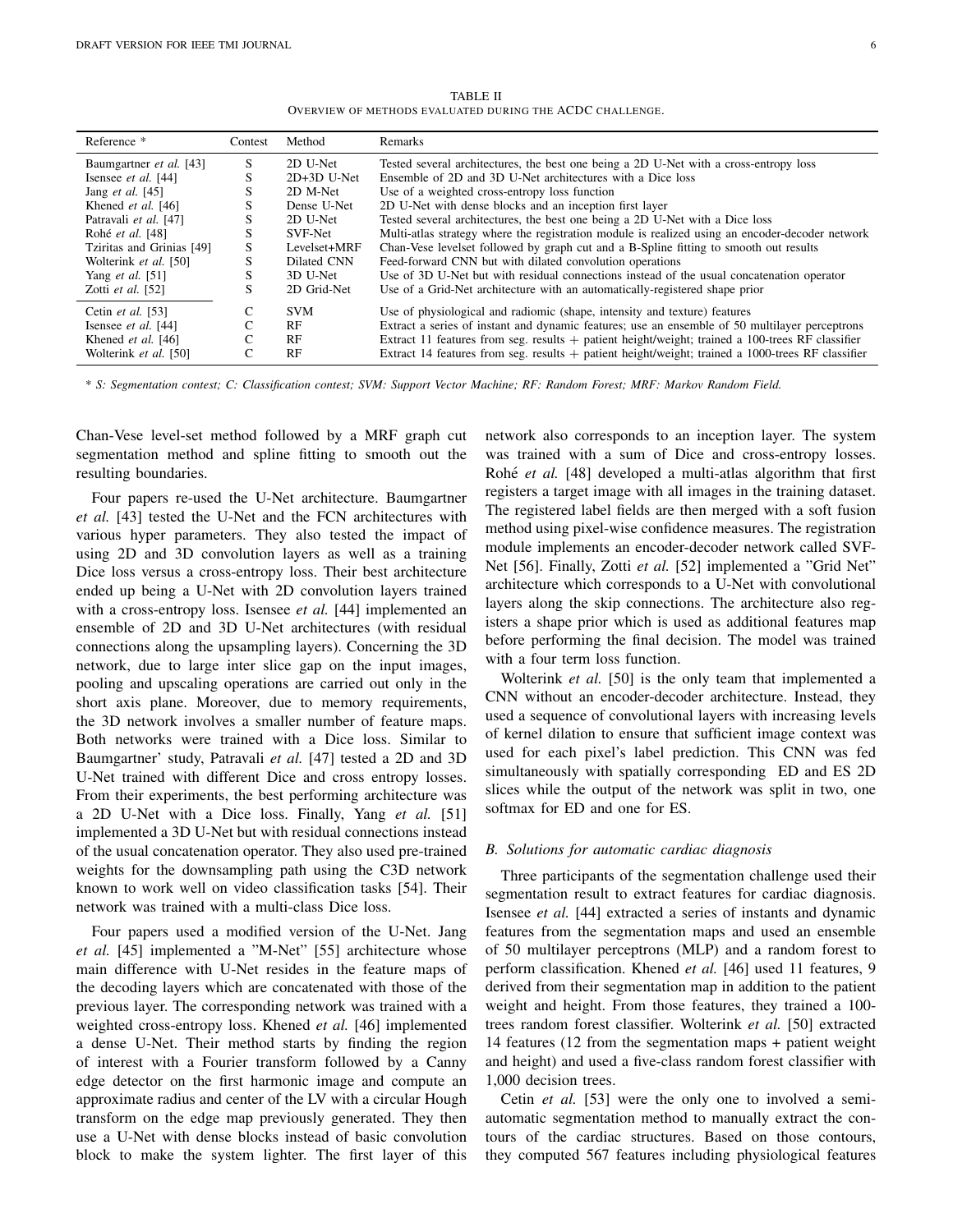#### TABLE III

SEGMENTATION ACCURACY OF THE 10 EVALUATED METHODS ON THE TESTING DATASET. RED IS THE BEST METHOD, AND BLUE ARE THE METHODS WITHIN THE RANGE OF AGREEMENT (DICE INDEX OF 0.02 AND HAUSDORFF DISTANCE OF 2.26 MM FROM THE BEST).

|                         |                 | ED    |                 |       |       |       |       |       | ES    |       |       |       |  |  |  |
|-------------------------|-----------------|-------|-----------------|-------|-------|-------|-------|-------|-------|-------|-------|-------|--|--|--|
|                         | $\bm{L} \bm{V}$ |       | $\bm{R} \bm{V}$ |       | Myo   |       | LV    |       | RV    |       | Myo   |       |  |  |  |
| Methods *               | D               | $d_H$ | D               | $d_H$ | D     | $d_H$ | D     | $d_H$ | D     | $d_H$ | D     | $d_H$ |  |  |  |
|                         | val.            | mm    | val.            | mm    | val.  | mm    | val.  | mm    | val.  | mm    | val.  | mm    |  |  |  |
| Isensee et al. [44]     | 0.968           | 7.4   | 0.946           | 10.1  | 0.902 | 8.7   | 0.931 | 6.9   | 0.899 | 12.2  | 0.919 | 8.7   |  |  |  |
| Baumgartner et al. [43] | 0.963           | 6.5   | 0.932           | 12.7  | 0.892 | 8.7   | 0.911 | 9.2   | 0.883 | 14.7  | 0.901 | 10.6  |  |  |  |
| Jang et al. [45]        | 0.959           | 7.7   | 0.929           | 12.9  | 0.875 | 9.9   | 0.921 | 7.1   | 0.885 | 11.8  | 0.895 | 8.9   |  |  |  |
| Zotti et al. [52]       | 0.957           | 6.6   | 0.941           | 10.3  | 0.884 | 8.7   | 0.905 | 8.7   | 0.882 | 14.1  | 0.896 | 9.3   |  |  |  |
| Khened et al. [46]      | 0.964           | 8.1   | 0.935           | 14.0  | 0.889 | 9.8   | 0.917 | 9.0   | 0.879 | 13.9  | 0.898 | 12.6  |  |  |  |
| Wolterink et al. [50]   | 0.961           | 7.5   | 0.928           | 11.9  | 0.875 | 11.1  | 0.918 | 9.6   | 0.872 | 13.4  | 0.894 | 10.7  |  |  |  |
| Jain et al. [47]        | 0.955           | 8.2   | 0.911           | 13.5  | 0.882 | 9.8   | 0.885 | 10.9  | 0.819 | 18.7  | 0.897 | 11.3  |  |  |  |
| Rohé et al. [48]        | 0.957           | 7.5   | 0.916           | 14.1  | 0.867 | 11.5  | 0.900 | 10.8  | 0.845 | 15.9  | 0.869 | 13.0  |  |  |  |
| Tziritas-Grinias [49]   | 0.948           | 8.9   | 0.863           | 21.0  | 0.794 | 12.6  | 0.865 | 11.6  | 0.743 | 25.7  | 0.801 | 14.8  |  |  |  |
| Yang et al. [51]        | 0.864           | 47.9  | 0.789           | 30.3  | N/A   | N/A   | 0.775 | 53.1  | 0.770 | 31.1  | N/A   | N/A   |  |  |  |

\* *ED:End diastole; ES: End systole; LV: Endocardial contour of the left ventricle; RV: Endocardial contour of the right ventricle; Myo: Epicardial contour of the left ventricle (myocardium); D: Dice Index;*  $d_H$ *: Hausdorff distance.* 

TABLE IV CLINICAL METRICS FOR THE 10 EVALUATED METHODS ON THE TESTING DATASET. RED IS THE BEST METHOD, AND BLUE ARE THE METHODS WITHIN A P-VALUE LARGER THAN 0.05 ACCORDING TO BIAS AND STD MEASUREMENTS.

|                         |       | $LV_{EDV}$        |      |       | $L V_{EF}$        |      |       | $RV_{EDV}$        |      |       | $RV_{EF}$           |      |        | $MY_{Mass}$       |      |
|-------------------------|-------|-------------------|------|-------|-------------------|------|-------|-------------------|------|-------|---------------------|------|--------|-------------------|------|
| Methods *               | corr  | bias $\pm \sigma$ | mae  | corr  | bias $\pm \sigma$ | mae  | corr  | bias $\pm \sigma$ | mae  | corr  | bias $\pm \sigma$   | mae  | corr   | bias $\pm \sigma$ | mae  |
|                         | val.  | ml.               | ml.  | val.  | $\%$              | $\%$ | val.  | ml.               | ml.  | val.  | $\%$                | $\%$ | val.   | g.                | g.   |
| Khened et al. [46]      | 0.997 | $0.6 + 5.5$       | 42   | 0.989 | $-0.5 + 3.4$      | 2.5  | 0.982 | $-2.9 + 12.6$     | 84   | 0.858 | $-2.2 + 6.9$        | 5.3  | 10.990 | $-2.9$<br>$+7.5$  | 63   |
| Isensee et al. [44]     | 0.997 | $2.7 + 5.7$       | 5.1  | 0.991 | $0.2 + 3.1$       |      | 0.988 | $4.4 + 10.8$      | 7.9  | 0.901 | $-2.7$<br>$\pm 6.2$ | 4.7  | 0.989  | $-4.8 + 7.6$      | 73   |
| Zotti et al. [52]       | 0.997 | $9.6 \pm 6.4$     | 10.3 | 0.987 | $-1.2 + 3.6$      |      | 0.991 | $-3.7 + 9.2$      | 7.4  | 0.872 | $-2.2 + 6.8$        | 5.4  | 0.984  | $-12.4+9.0$       | 13.1 |
| Jain et al. [47]        | 0.997 | $9.9 + 6.7$       | 10.8 | 0.971 | $1.7 + 5.5$       | 4.1  | 0.945 | $5.6 + 22.2$      | 15.0 | 0.791 | $6.8 + 8.1$         | 8.3  | 0.989  | $11.6 + 8.1$      | 11.9 |
| Wolterink et al. [50]   | 0.993 | $3.0 + 8.7$       | 6.8  | 0.988 | $-0.5 + 3.4$      | 2.5  | 0.980 | $3.6 + 15.2$      | 10.9 | 0.852 | $-4.6 + 6.9$        | 6.6  | 0.963  | $-1.0 + 14.6$     | 10.0 |
| Jang <i>et al.</i> [45] | 0.993 | $-0.4 \pm 8.7$    | 6.0  | 0.989 | $-0.3 + 3.3$      | 2.3  | 0.986 | $-10.8 + 11.6$    | 12.1 | 0.793 | $-3.2 + 8.3$        | 6.3  | 0.968  | $11.5 + 12.9$     | 14.1 |
| Baumgartner et al. [43] | 0.995 | $1.4 + 7.6$       | 6.1  | 0.988 | $0.6 + 3.4$       | 2.6  | 0.977 | $-2.3 + 15.1$     | 11 1 | 0.851 | $12 + 73$           | 5.7  | 0.982  | $-6.9 + 9.8$      | 9.8  |
| Rohé et al. [48]        | 0.993 | $4.2 + 8.6$       | 7.5  | 0.989 | $-0.1$<br>$+3.2$  | 2.6  | 0.983 | $7.3 + 13.4$      | 11.7 | 0.781 | $-0.7 + 9.9$        | 7.8  | 0.967  | $-3.4 \pm 13.3$   | 10.3 |
| Tziritas-Grinias [49]   | 0.992 | $2.0 + 11.7$      | 8.5  | 0.975 | $-1.6 + 5.0$      | 43   | 0.930 | $18.6 + 25.4$     | 24.8 | 0.758 | $-0.5 + 9.1$        | 7.1  | 0.942  | $-28.9 + 28.0$    | 30.3 |
| Yang et al. [51]        | 0.894 | $12.2 + 32.0$     | 27.5 | 0.926 | 1.5<br>$+8.7$     | 6.1  | 0.789 | $47.3 \pm 41.9$   | 48.7 | 0.576 | $8.8 \pm 23.2$      | 15.7 | N/A    | N/A               | N/A  |

\* *LVEDV: End diastolic left ventricular volume; LVEF: Left ventricular ejection fraction; RVEDV: End diastolic right ventricular volume; RVEF: Right ventricular ejection fraction; MYMass: Myocardial mass in diastole; mae: mean absolute error*

(*e.g.* height and weight) and radiomic features such as shapebased features, intensity statistics, and various texture features. To prevent their method from overfitting, they selected the most discriminative features and used SVM for classification.

# V. RESULTS

# *A. Segmentation Challenge*

For a detailed analysis of the results, a set of segmentation outputs are provided in the supplementary materials (available in the supplementary files /multimedia tab). This should help better assess the quality of the best approaches. Table III shows the segmentation testing accuracy (50 patients) for all 10 algorithms. The red values correspond to the best scores for each metric while the blue values correspond to the methods that are one pixel away from the top method. We use this color code to underline the closeness between the involved methods. This one-pixel criterion is a range of agreement of 2.3 mm for the Hausdorff distance (the maximum in-plane diagonal distance between two pixels:  $\sqrt{(1.66^2) * 2}$  and 0.02 for the Dice metric (the average Dice score between the segmentation map of a method and the same segmentation map dilated or eroded by 1 pixel). This one pixel criterion comes from the fact that the two experts gave themselves a one pixel error margin such that two annotations were considered identical when their 2D Hausdorff distance was smaller or equal than one pixel.

From these results, one can see that the 2D-3D U-Net ensemble model proposed by Isensee *et al.* [44] is overall the top performing method (the corresponding code is publicly available through the following  $link<sup>9</sup>$ ). This approach is closely followed by other methods which are less than one pixel away from it, especially for the LV and RV at ED. For instance, Baumgartner *et al.*, Jang *et al.*, Zotti *et al.*, and Khened *et al.* are within the range of agreement of the top performing method for 9 of the 12 metrics. As for the none deep-learning method by Tziritas and Grinias, it is relatively far away from the top, especially for the RV and the MYO.

Table IV contains the clinical metrics for all 10 methods. As for the segmentation part, red values correspond to the best

<sup>9</sup>https://github.com/MIC-DKFZ/ACDC2017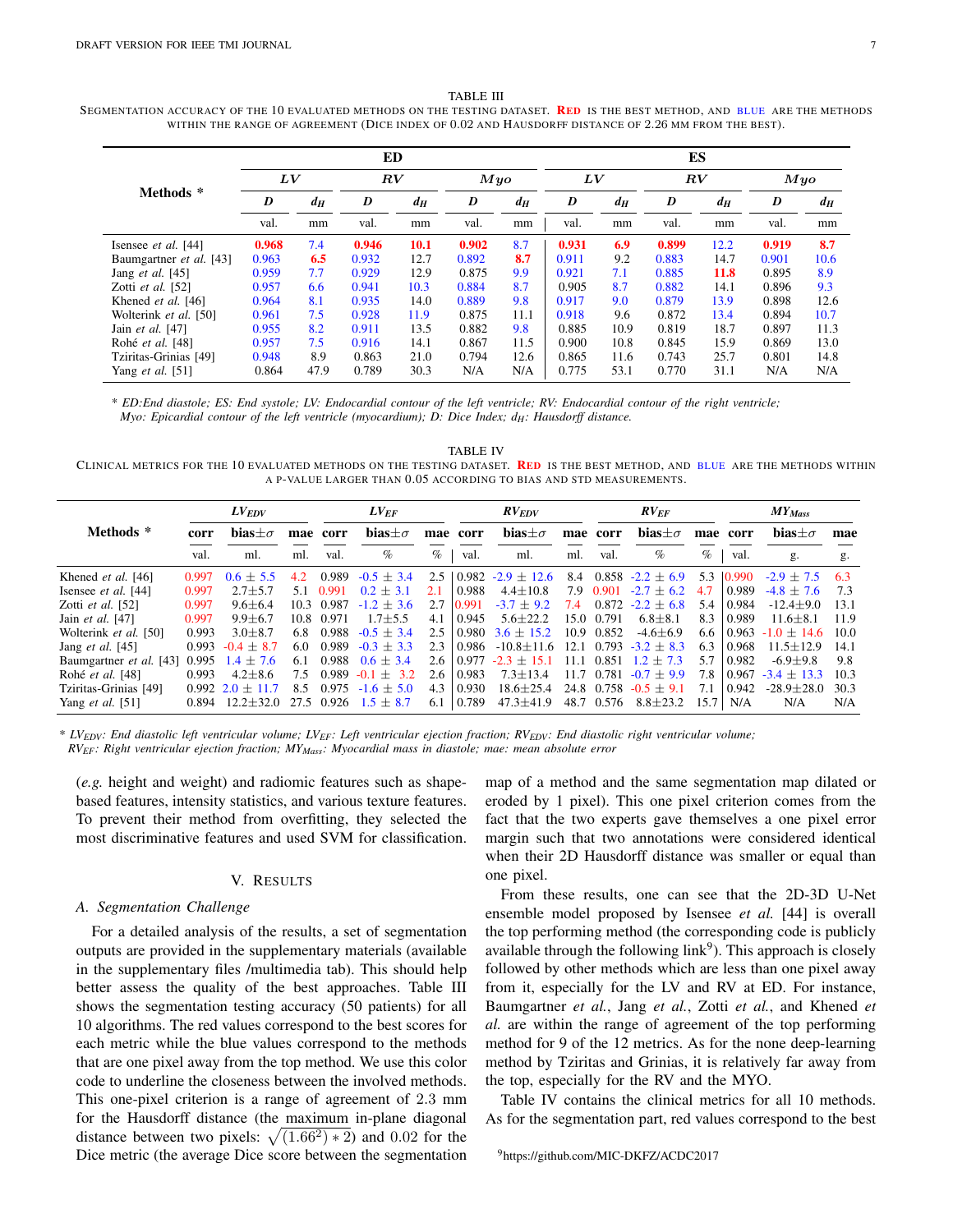TABLE V PERCENTAGE OF PATIENTS WITH AN EF ERROR LOWER THAN 5%.

| Methods                 | $_{LV}$  | RV  |
|-------------------------|----------|-----|
| Isensee et al. $[44]$   | $92. \%$ | 68% |
| Jang et al. [45]        | 88%      | 60% |
| Rohe et al. [48]        | 88%      | 34% |
| Zotti et al. [52]       | $84\%$   | 60% |
| Khened et al. [46]      | $84\%$   | 56% |
| Baumgartner et al. [43] | $84\%$   | 54% |
| Wolterink et al. [50]   | 80%      | 38% |
| Jain et al. [47]        | 68 %     | 54% |
| Tziritas-Grinias [49]   | 66 %     | 38% |
| Yang et al. [51]        | 58%      | 32% |

TABLE VI RESULTS ON THE CLASSIFICATION CHALLENGE.

| <b>Methods</b>        | Accuracy      |      |
|-----------------------|---------------|------|
| Authors               | Architectures |      |
| Khened et al. [46]    | Random Forest | 0.96 |
| Cetin et al. [53]     | <b>SVM</b>    | 0.92 |
| Isensee et al. [44]   | Random Forest | 0.92 |
| Wolterink et al. [50] | Random Forest | 0.86 |

scores for each metric. Blue values correspond to the methods with a p-value larger than 5% compared to the best method (we used an unequal variances two-sample t-test).

For the clinical indices, Khened *et al.* [46] globally outperforms the other approaches with 14 metrics out of 20 close to the top performing method (*i.e.* red and blue metrics). In terms of correlation metrics, most of the methods obtained highly accurate results with values above 0.96 for the volumes. Methods also get good  $LV_{EF}$  results with high correlation scores, a bias close to zero (0.8% on average), a small mean absolute error (3.2% on average) and small standard deviations (4.3%). The most difficult clinical metric to estimate is the EF of the RV with a correlation score of 0.9 for the best method.

A joint analysis of Table III and Table IV reveals that results on the myocardium (especially at ES) are those that vary the most. This may be partially explained by the fact that an accurate myocardium segmentation implies the precise delineation of two walls instead of one for the LV and RV. Methods also struggle with the RV. The RV often has the highest Hausdorff distances, the lowest Dice scores, the lowest correlation values, and the largest biases. To further underline this observation, we recorded in Table V the percentage of patients for which the predicted EF is less than 5% away from the ground-truth (5% is often considered as an acceptable error margin [57]). While the top six methods accurately predict the LV ejection fraction for  $\approx 87\%$  of the patients, that number drastically goes down to  $\approx 59\%$  for the RV.

### *B. Classification Challenge*

Table VI presents an overview of the classification performance of the 4 evaluated methods. Due to the small number of samples (50 patients), the scores have to be considered with care since a miss-classification causes an accuracy drop of 2%. From this table, one can see that Khened *et al.* [46] obtained nearly perfect results with 48 patients correctly classified. The



Fig. 1. Confusion matrix of the winner of the classification challenge [46].

confusion matrix of this approach is shown in Fig. 1. Please note that the best approach is closely followed by the next two methods which obtained an accuracy of 92%.

Let us mention that although MINF and DCM are visually similar, MINF implies a local lack of myocardial contraction as opposed to DCM. Moreover, for DCM, the LV must exceeds 100 mL/m2. This is why machine learning methods have been able to successfully differentiate these pathologies.

# *C. Discussion*

*1) How far are we from solving the CMRI analysis problem?* Automatic classification results (healthy subjects and patients with 4 different pathologies), showed that the best methods are very close to each other with an accuracy above 92%. Although these observations have to be validated on more patients, it appears from this study that well designed machine learning techniques can reach near perfect classification scores.

However, conclusions are not so straightforward for the segmentation task. While results obtained on the LV are competitive, it appears that the same level of accuracy is still difficult to obtain for the RV and the MYO. It is thus important to assess the performance of the top methods relatively to the experts variability. Unfortunately, the actual version of the ACDC dataset comes with one expert annotation per subject and does not provide any inter- or intra-observer error margin.

In order to evaluate the inter- and intra-observer variabilities, we asked the two experts  $O_1$  and  $O_2$  that jointly annotated the ACDC ground-truths to independently relabel the images of the 50 test subjects.  $O_1$  annotated twice the images (we call those annotations  $O_{1a}$  and  $O_{1b}$ ) one month apart while  $O_2$ annotated the images once. The average geometric distance between  $O_{1a}$ ,  $O_{1b}$  and  $O_2$  are given in the first three lines of Table VII. As one can see, the Dice scores oscillates between 0.86 and 0.96 and the HD between 4  $mm$  and 14.1  $mm$ . Without much surprise, the RV at ES is the most difficult region to annotate, even for experimented observers. It is also interesting to note that the Dice variations (especially for the inter-observer) are very close to that reported in a recent publication by Wenjia *et al.* [58]. As for the  $d<sub>H</sub>$  values, the ones reported in Table VII are larger than those in Wenjia *et al.*'s paper due to the fact that our implementation of  $d_H$ accounts for the 3D structures of the heart. With an interslice thickness of 10  $mm$  (in average), any slight lateral shift between two annotations greatly increases the  $d_H$  score (please refer to the supplementary material available in the supplementary files /multimedia tab for more details).

Below the inter- and intra-observer results given in table VII, we provide *i)* the average geometrical metrics obtained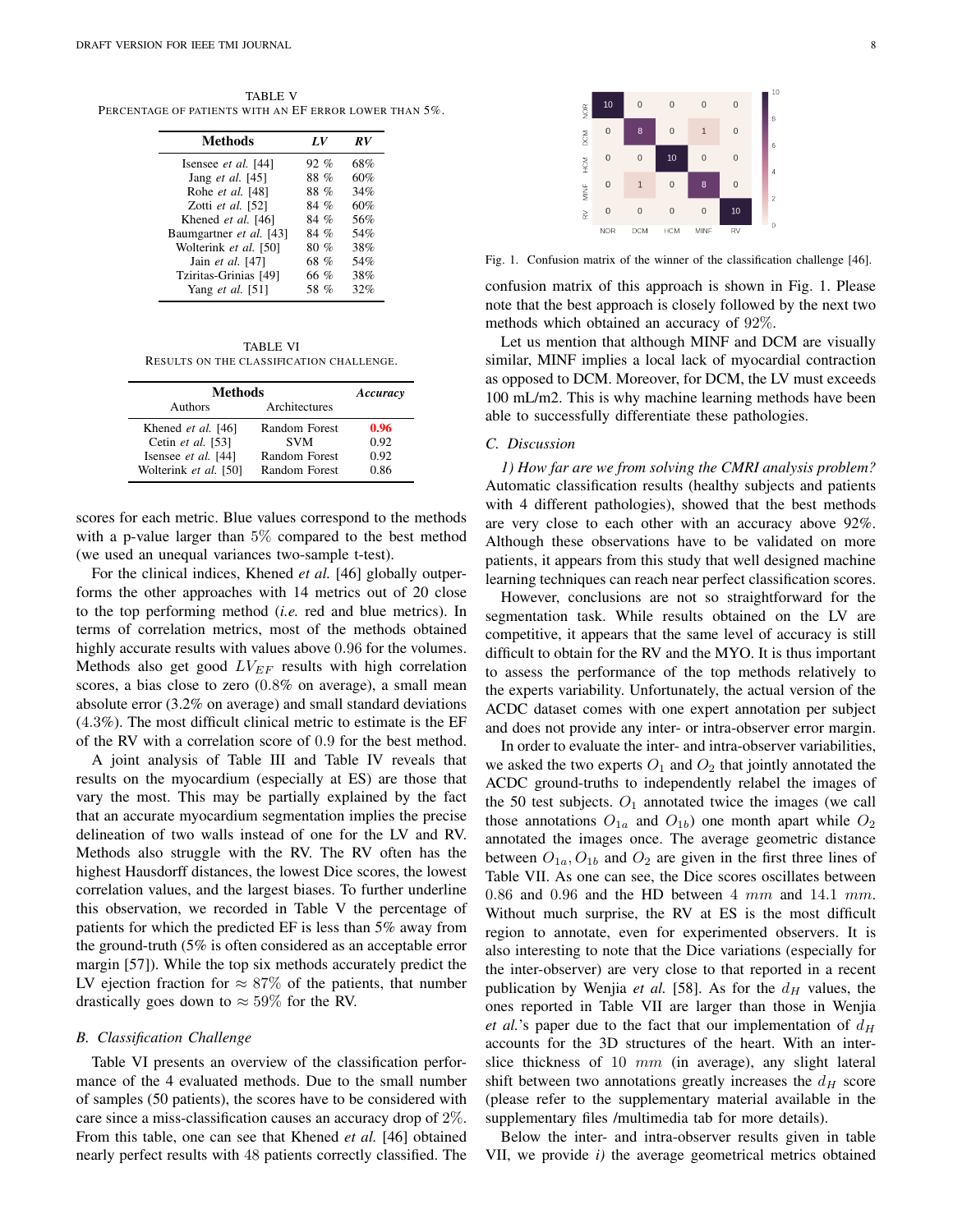#### TABLE VII

DICE AND HAUSDORFF DISTANCES FOR *i)* INTER- AND INTRA- OBSERVERS *ii)* THE AVERAGE OF EVERY SUBMITTED DEEP LEARNING (DL) METHODS AND *iii)* THE WINNER OF THE SEGMENTATION CHALLENGE. RED CORRESPONDS TO RESULTS WITHIN OR ABOVE THE INTER-OBSERVER VARIATION. THE LAST 5 LINES CORRESPOND TO METRICS COMPUTED WITHOUT THE APICAL AND THE BASAL SLICES.

|                                  |       |       | ED    |       |       |       | ES              |       |       |       |       |       |
|----------------------------------|-------|-------|-------|-------|-------|-------|-----------------|-------|-------|-------|-------|-------|
|                                  | LV    |       | RV    |       | MYO   |       | $\bm{L} \bm{V}$ |       | RV    |       | MYO   |       |
| Methods *                        | D     | $d_H$ | D     | $d_H$ | D     | $d_H$ | D               | $d_H$ | D     | $d_H$ | D     | $d_H$ |
|                                  | val.  | mm    | val.  | mm    | val.  | mm    | val.            | mm    | val.  | mm    | val.  | mm    |
| $O_{1a}$ vs $O_2$ (inter-obs)    | 0.956 | 5.6   | 0.930 | 12.6  | 0.870 | 6.7   | 0.898           | 8.1   | 0.866 | 14.0  | 0.891 | 7.6   |
| $O_2$ vs $O_{1h}$ (inter-obs)    | 0.950 | 6.2   | 0.931 | 12.1  | 0.868 | 7.2   | 0.895           | 8.5   | 0.861 | 14.1  | 0.886 | 8.0   |
| $O_{1a}$ vs $O_{1b}$ (intra-obs) | 0.967 | 4.0   | 0.957 | 7.6   | 0.900 | 5.1   | 0.941           | 5.4   | 0.930 | 9.1   | 0.917 | 6.0   |
| Average DL methods vs GT         | 0.965 | 7.6   | 0.947 | 13.2  | 0.906 | 10.1  | 0.927           | 9.2   | 0.886 | 15.2  | 0.898 | 10.9  |
| Isensee et al. [44] vs GT        | 0.968 | 7.4   | 0.946 | 10.1  | 0.902 | 8.7   | 0.931           | 6.9   | 0.906 | 12.1  | 0.919 | 8.7   |
| $O_{1a}$ vs $O_2$ (inter-obs)    | 0.956 | 4.4   | 0.938 | 7.7   | 0.867 | 5.0   | 0.913           | 5.5   | 0.890 | 8.7   | 0.894 | 5.5   |
| $O_2$ vs $O_{1h}$ (inter-obs)    | 0.953 | 4.9   | 0.937 | 8.6   | 0.864 | 5.5   | 0.905           | 5.8   | 0.898 | 9.4   | 0.886 | 6.1   |
| $O_{1a}$ vs $O_{1b}$ (intra-obs) | 0.971 | 3.1   | 0.960 | 5.8   | 0.905 | 3.6   | 0.950           | 3.9   | 0.940 | 6.9   | 0.923 | 4.4   |
| Average DL methods vs GT         | 0.972 | 3.7   | 0.951 | 8.1   | 0.896 | 5.2   | 0.929           | 4.2   | 0.899 | 9.9   | 0.915 | 6.1   |
| Isensee et al. [44] vs GT        | 0.972 | 3.7   | 0.969 | 6.4   | 0.910 | 4.6   | 0.945           | 4.2   | 0.912 | 8.6   | 0.930 | 5.1   |

\* *ED: End diastole; ES: End systole; LV: Endocardial contour of the left ventricle; RV: Endocardial contour of*

\* *the right Ventricle; Myo: Myocardium contours; D: Dice Index; dH: Hausdorff distance; GT: Ground-truth.*

TABLE VIII INTER- AND INTRA-OBSERVER VARIATION OF THE MEAN ABSOLUTE ERROR OF THE  $LV_{EDV}$ ,  $RV_{EDV}$  and  $MY_{Mass}$ . Below, the winner OF THE CHALLENGE AND THE AVERAGE DEEP LEARNING METHODS COMPARED WITH THE ACDC GROUND-TRUTH. RED ARE RESULT BETWEEN THE INTER- AND INTRA-OBSERVER VARIANCE.

|                                  | $LV_{EDV}$ | $RV_{EDV}$ | $MY_{Mass}$ |
|----------------------------------|------------|------------|-------------|
|                                  | ml.        | ml.        | g.          |
| $O_{1a}$ vs $O_2$ (inter-obs)    | 10.4       | 9.2        | 12.6        |
| $O_2$ vs $O_{1b}$ (inter-obs)    | 10.8       | 9.5        | 11.5        |
| $O_{1a}$ vs $O_{1b}$ (intra-obs) | 4.6        | 5.7        | 62          |
| Average methods vs GT            | 7.1        | 10.6       | 10.4        |
| Isensee et al. vs GT             | 5.1        | 79         | 7.3         |

by the deep learning methods involved in the challenge and *ii)* the scores obtained by Isensee *et al.*, the winner of the segmentation challenge. Interestingly, their Dice scores are all between the inter-observer and intra-observer scores. This suggests that state-of-the-art deep learning techniques have reached a plateau in the light of this metric. Although further investigations shall be made to validate this assertion (especially for images acquired from a set of more heterogeneous settings), the obtained results tend to show that, when properly trained, deep learning techniques are able to improve the Dice scores all the way to those of an expert. As for the  $d_H$  scores, methods are slightly above the inter-observer scores, but by only 2 to 3 mm.

In table VIII, we put the inter- and intra-observer mean absolute errors computed from the  $LV_{EDV}$ ,  $RV_{EDV}$  and  $MY_{Mass}$  metrics. From the given numbers, one can see that the inter- and intra-observer scores are very close to that reported by Wenjia *et al.* [58]. Moreover, the results obtained by Isensee *et al.* and the average deep learning methods are between the inter- and intra-observer scores.

### *2) Where do methods fail?*

In the light of the results reported so far, it appears that top deep learning segmentation methods are in the range of



Fig. 2. Average Dice index and Hausdorff distances for every method reported in Table III broken down for every pathology.

human expects according to the Dice scores and the clinical metrics but still 2 to 3 mm away from experts in regards of the 3D Hausdorff distance. One may thus wonder where do methods fail? One hypothesis can be that hearts suffering from a pathology may be more difficult to segment. To verify this assumption, we broke down in Fig. 2 the average Dice and Hausdorff metrics for each pathology obtained by the challengers on the test set (we remind that each pathological case corresponds the same amount of patients, both for the training and the testing phases). As one can see, there is no pathology for which methods systematically fail. For instance, while the HCM Dice score is somewhat low for the LV-ES (certainly due to the difficulty to see the cardiac cavity), it is larger than the other pathologies for MYO-ES and MYO-ED. Also, contrary to what one might think, images from healthy subjects (NOR) are not easier to segment than those from pathological cases as the scores relative to this group get the largest Hausdorff distances for the LV-ED and LV-ES.

Another hypothesis would be that 1.5T images are more difficult to segment than 3T CMR images due to an intrinsic lower SNR. However, after careful analysis of segmentation results, we found no particular differences between 1.5T and 3T results, as illustrated in table IX. One reason for this could be explained by the fact that both 1.5T and 3T images were included in the training set thus allowing neural networks to learn a representation specific to both magnetic fields. In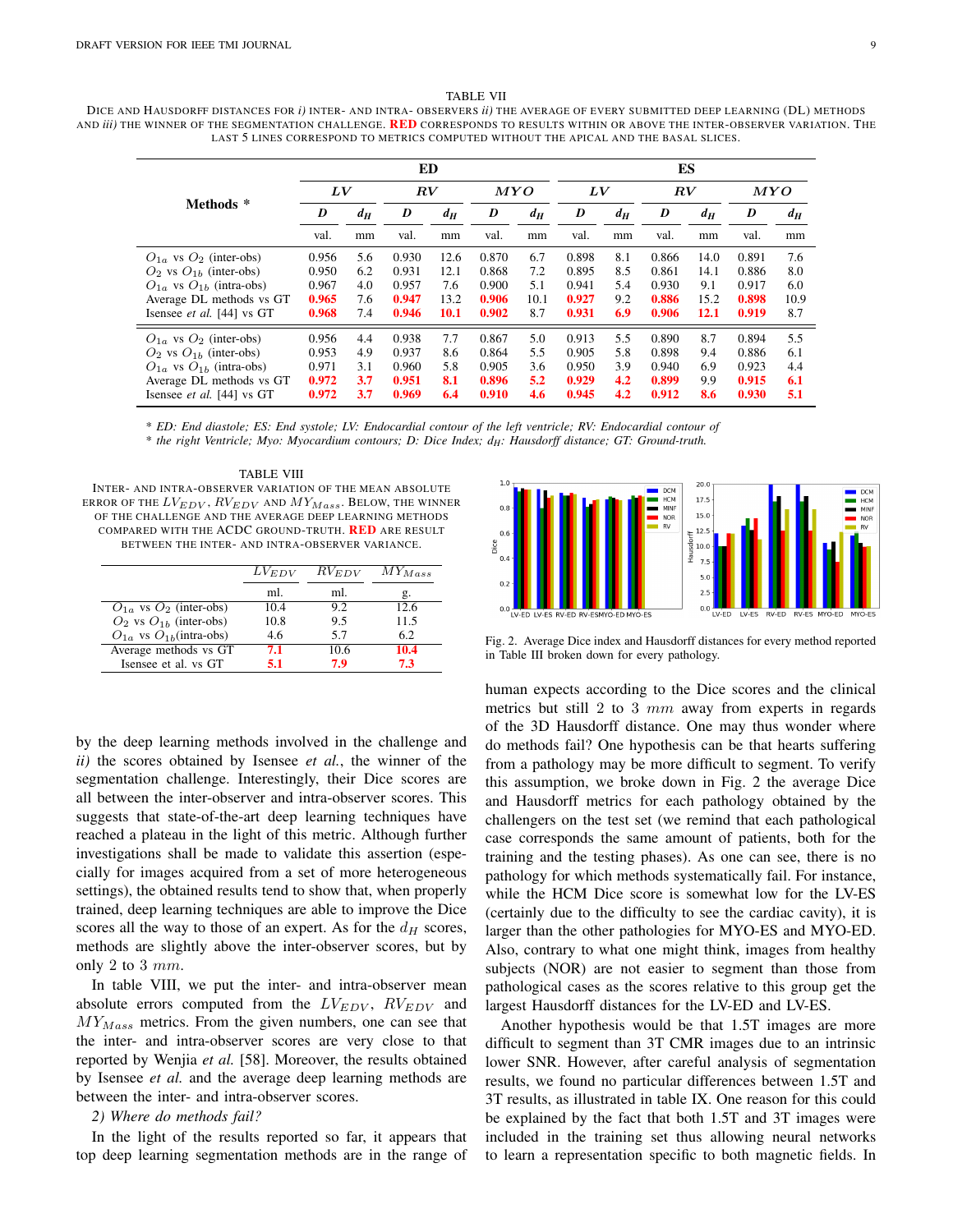

Fig. 3. Histogram of degenerated slices ED (left), and ES (right).

TABLE IX DICE SCORES OF THE WINNER OF THE SEGMENTATION CHALLENGE [44] ON THE 1.5T AND 3T CMR IMAGES TAKEN FROM THE TESTSET.

|      |      | ED                     |      |      | ES   |      |
|------|------|------------------------|------|------|------|------|
|      | LV   | $\mathbf{R}\mathbf{V}$ | MYO  | LV   | RV   | MYO  |
| 1.5T | 0.97 | 0.95                   | 0.90 | 0.93 | 0.90 | 0.92 |
| 3T   | 0.97 | 0.94                   | 0.91 | 0.94 | 0.88 | 0.92 |

order to allow visual inspection of the difference between 1.5T and 3T CMR images, we putted in the supplementary materials (available in the supplementary files /multimedia tab) an example of such images as well as their corresponding MRI histograms.

Another hypothesis commonly accepted in the community is that slices next to the valves and/or the apex of the ventricle are more difficult to segment due to partial volume effect with surrounding structures. To investigate this assumption, we computed the total number of 2D segmentation results produced by each method for which the LV, MYO or RV had a Dice score below 0.70. The corresponding results are summarized through the histogram in Fig. 3, where the xaxis stands for the slice position (from the valves on the left to the apex on the right). Please note that since the number of slices varies from one patient to another, we stacked the 2D segmentation result of each method and made a 3D volume. Each volume was then resized to 10 slices with a nearest neighborhood interpolation method. From this figure, one can see that segmentation results obtained next to the valves and the apex are far more error prone. In particular, we notice almost 50% of results with very low Dice score at the apex (often because LV/MYO/RV are very small at that position). As for the base, we observe that methods often struggle to differentiate between the RV, the LV, the atria and the surrounding structures (c.f. Fig. 4). We also put in Table VII the Dice and Hausdorff metrics computed without the apical and basal slices. While the Dice scores are almost identical with and without the end slices, the Hausdorff distance decreases significantly, sometimes by a factor of two for the learning methods. Interestingly, the learning methods fall within the inter- and intra-observer variabilities (apart for Hausdorff metric for the RV at ES) which shows that segmenting apical and basal slices is far more difficult, even for experts.

Finally, it is worth pointing that the use of a larger database than the one involved in this project might help in resolving the listed remaining issues. For instance, the UK Biobank [19] may be a serious candidate for this purpose. We thus see the UK Biobank and our database as complementary with



Fig. 4. Typical degenerated result at the base of the heart. [Left] input image; [Middle] ground truth; [Right] prediction.

the strong potential to offer materials for upcoming research studies.

#### *3) For the need of a new metric*

Results reported so far suggest that top deep learning methods are very close to the inter-observer variability. However, the visual inspection of their segmentation results reveal that unlike experts, deep learning methods sometimes generate anatomically impossible results as shown in Fig. 4. Interestingly, the metrics used to gauge performances seem resilient to such abnormalities. In order to measure the number of anatomically impossible results, one of our expert visually screened the test results by Isensee *et al.* [44]. This revealed that results for 41 patients out of 50 had at least one slice with an anatomically impossible segmentation such as the RV disconnected from the MYO or the LV cavity in contact with the background (several detailed examples are given in the supplementary materials available in the supplementary files /multimedia tab). Those 41 patients had problematic results for 1.6 slices on average, most of them located next to the valves or the apex. This clearly underlines the fact that clinical and geometrical metrics used to assess results have important limits and that methods within the inter-observer variability may still be error-prone. This suggests the need for new evaluation metrics before one may claim that methods have reached the accuracy of an expert.

# VI. CLINICAL IMPLICATIONS

Results presented thus far suggest that we are at the eve of cracking the nut of fully automatic CMRI analysis. This would allow to reduce the time spent on analyzing raw data so conclusions of the examination could be provided to the patient before leaving the radiology department. In todays clinical practices, the latest systems provide pre-filled radiologic reports with an integrated automatic speech recognition technology so doctors can dictate the various physiological and technical parameters. An automatic CMRI analysis software could thus easily be integrated within this framework. That being said, further investigations are still required before such software gets approved by accreditation agencies (CE mark, FDA, ISO, etc.) and get integrated in MRI consoles. Also, although classification software get near-perfect results, the use of a "diagnostic black box" could not be integrated as-is in a clinical practice. Along with the pathology prediction, a medical report must always contain the physiological reasons for which the patient was diagnosed in a certain way. This calls for cardiac parameters such as EF, volumes, and mass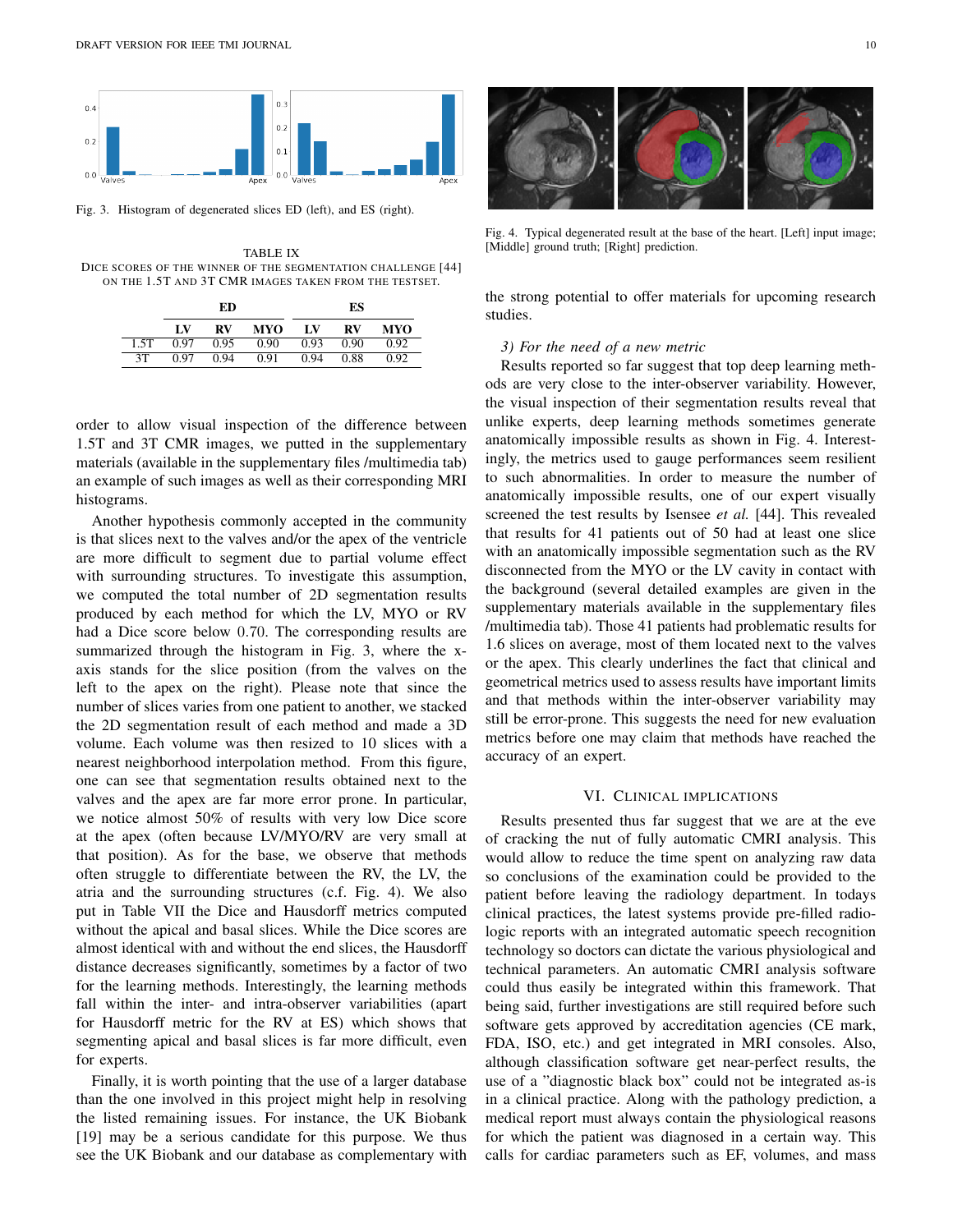estimated by a segmentation method which, in the context of deep learning approaches, may sometimes fail at the apex and the base and even produce anatomically impossible results. One shall also perform further analysis on images acquired by a wider variety of MRI scanners with different acquisition protocols to better assess the true generalization accuracy of machine learning algorithms.

Further research is also required on patient data suffering from other pathologies. Although we believe that some other pathologies such as inflammatory cardiomyopathy could be successfully diagnosed with the proposed machine learning methods, other (yet more complex) diseases such as congenital heart diseases or heart defect, would need dedicated studies.

# VII. CONCLUSIONS

ECG-gated sequences such as Cine-MRI allow for accurate analysis of left and right ventricular functions. The delineation of ventricular endocardium and epicardium allows the calculation of different parameters, such as  $LV_{EF}$ ,  $RV_{EF}$ , myocardial mass, myocardial thickness, tele-systolic and telediastolic ventricular volumes. These measurements are an integral part of the exam interpretation by the radiologist and are necessary for the diagnosis of many cardiomyopathies. In this paper, we have shown that state-of-the-art machine learning methods can successfully classify patient data and get highly accurate segmentation results. Results also reveal that the best convolutional neural networks get accurate correlation scores on clinical metrics and low bias and standard deviation on the  $LV_{EDV}$  and  $LV_{EF}$ , two of the most commonly-used physiological measures. However, methods are still failing at the base and the apex, especially when considering the Hausdorff distance.

#### **REFERENCES**

- [1] H. D. White, R. M. Norris, M. A. Brown, P. W. Brandt, R. M. Whitlock, and C. J. Wild, "Left ventricular end-systolic volume as the major determinant of survival after recovery from myocardial infarction," *Circulation.*, vol. 76, pp. 44–51, 1987.
- [2] R. Norris, H. White, D. Cross, C. Wild, and R. Whitlock, "Prognosis after recovery from myocardial infarction: the relative importance of cardiac dilatation and coronary stenoses," *Eur. Heart J.*, vol. 13, pp. 1611–1618, 1992.
- [3] P. M. Elliott, A. Anastasakis, M. A. Borger, M. Borggrefe, F. Cecchi, P. Charron, A. A. Hagege, A. Lafont, G. Limongelli *et al.*, "2014 ESC guidelines on diagnosis and management of hypertrophic cardiomyopathythe task force for the diagnosis and management of hypertrophic cardiomyopathy of the european society of cardiology (ESC)," *Eur. Heart J.*, vol. 35, no. 39, pp. 2733–2779, 2014.
- [4] C. A. Miller, P. Jordan, A. Borg, R. Argyle, D. Clark, K. Pearce, and M. Schmitt, "Quantification of left ventricular indices from SSFP cine imaging: Impact of real-world variability in analysis methodology and utility of geometric modeling," *J. Magn. Reson. Imaging*, vol. 37, no. 5, pp. 1213–1222, 2013.
- [5] S. Queirós, D. Barbosa, B. Heyde, P. Morais, J. L. Vilaça, D. Friboulet, O. Bernard, and J. Dhooge, "Fast automatic myocardial segmentation in 4D cine CMR datasets," *Med. Image Anal.*, vol. 18, no. 7, pp. 1115 – 1131, 2014.
- [6] P. Radau, Y. Lu, K. Connelly, G. Paul, A. Dick, and G. Wright, "Evaluation framework for algorithms segmenting short axis cardiac MRI," in *The MIDAS Journal - Cardiac MR Left Ventricle Segmentation Challenge*, 2009.
- [7] A. Suinesiaputra, B. R. Cowan, J. P. Finn, C. G. Fonseca, A. H. Kadish, D. C. Lee, P. Medrano-Gracia, S. K. Warfield, W. Tao, and A. A. Young, "Left ventricular segmentation challenge from cardiac MRI: A collation study," in *Proc. STACOM*, 2011, pp. 88–97.
- [8] C. Petitjean, M. A. Zuluaga, W. Bai, J.-N. Dacher, D. Grosgeorge, J. Caudron, S. Ruan, I. B. Ayed, M. J. Cardoso *et al.*, "Right ventricle segmentation from cardiac MRI: A collation study," *Med. Image Anal.*, vol. 19, no. 1, pp. 187–202, 2015.
- [9] "The 2015 kaggle second annual data science bowl," www.kaggle.com/ c/second-annual-data-science-bowl.
- [10] M. Avendi, A. Kheradvar, and H. Jafarkhani, "A combined deep-learning and deformable-model approach to fully automatic segmentation of the left ventricle in cardiac MRI," *Med. Image Anal.*, vol. 30, pp. 108–119, 2016.
- [11] L. K. Tan, Y. M. Liew, E. Lim, and R. A. McLaughlin, "Cardiac left ventricle segmentation using convolutional neural network regression," in *Proc. IECBES*, 2016, pp. 490–93.
- [12] A. Suinesiaputra, B. R. Cowan, A. O. Al-Agamy, M. A. E. e, N. Ayache, A. S. Fahmy, A. M. Khalifa, P. Medrano-Gracia, M.-P. Jolly, A. H. Kadish, D. C. Lee, J. Margeta, S. K. Warfield, and A. A. Young, "A collaborative resource to build consensus for automated left ventricular segmentation of cardiac mr images," *Med. Image Anal.*, vol. 18, no. 1, pp. 50–62, 2014.
- [13] S. K. Warfield, K. H. Zou, and W. M. Wells, "Simultaneous truth and performance level estimation (staple): an algorithm for the validation of image segmentation," *IEEE Trans. Med. Imaging*, vol. 23, no. 7, pp. 903–921, July 2004.
- [14] B. Li, Y. Liu, C. J. Occleshaw, B. R. Cowan, and A. A. Young, "Inline automated tracking for ventricular function with magnetic resonance imaging." *JACC. Cardiovasc. Imaging*, vol. 3 8, pp. 860–6, 2010.
- [15] D. Grosgeorge, C. Petitjean, J.-N. Dacher, and S. Ruan, "Graph cut segmentation with a statistical shape model in cardiac MRI," *Comput. Vis. Image Underst.*, vol. 117, no. 9, pp. 1027 – 1035, 2013.
- [16] P. V. Tran, "A fully convolutional neural network for cardiac segmentation in short-axis MRI," *arXiv:1604.00494*, 2017.
- [17] J. Long, E. Shelhamer, and T. Darrell, "Fully convolutional networks for semantic segmentation," in *Proc. CVPR*, 2014, pp. 3431–3440.
- [18] O. Ronneberger, P. Fischer, and T. Brox, "U-Net: Convolutional networks for biomedical image segmentation," in *Proc. MICCAI*, 2016, pp. 234–241.
- [19] S. Petersen and P. M. Matthews and J. M. Francis and M. D. Robson and F. Zemrak and R. Boubertakh and A. A. Young and others, "UK Biobank's cardiovascular magnetic resonance protocol," *Journal of Cardiovascular Magnetic Resonance*, vol. 18, no. 8, 2016.
- [20] C. Petitjean and J.-N. Dacher, "A review of segmentation methods in short axis cardiac MR images," *Med. Image Anal.*, vol. 15, no. 2, pp. 169–184, 2011.
- [21] H. Liu, H. Hu, X. Xu, and E. Song, "Automatic left ventricle segmentation in cardiac MRI using topological stable-state thresholding and region restricted dynamic programming," *Acad. Radiol.*, vol. 19, no. 6, pp. 723–731, 2012.
- [22] J. Ulen, P. Strandmark, and F. Kahl, "An efficient optimization framework for multi-region segmentation based on lagrangian duality," *IEEE Trans. Med. Imaging*, vol. 32, no. 2, pp. 178–188, 2013.
- [23] T. Chen, J. Babb, P. Kellman, L. Axel, and D. Kim, "Semiautomated segmentation of myocardial contours for fast strain analysis in cine displacement-encoded MRI," *IEEE Trans. Med. Imaging*, vol. 27, no. 8, pp. 1084–1094, Aug 2008.
- [24] I. Ben Ayed, H.-m. Chen, K. Punithakumar, I. Ross, and S. Li, "Maxflow segmentation of the left ventricle by recovering subject-specific distributions via a bound of the bhattacharyya measure," *Med. Image Anal.*, vol. 16, no. 1, pp. 87–100, 2012.
- [25] S. C. Mitchell, J. G. Bosch, B. P. F. Lelieveldt, R. J. van der Geest, J. H. C. Reiber, and M. Sonka, "3-d active appearance models: segmentation of cardiac mr and ultrasound images," *IEEE Trans. Med. Imaging*, vol. 21, no. 9, pp. 1167–1178, 2002.
- [26] W. Bai, W. Shi, C. Ledig, and D. Rueckert, "Multi-atlas segmentation with augmented features for cardiac MR images," *Med. Image Anal.*, vol. 19, no. 1, pp. 98–109, 2015.
- [27] O. Emad, I. A. Yassine, and A. S. Fahmy, "Automatic localization of the left ventricle in cardiac mri images using deep learning," in *International Conference of the IEEE Engineering in Medicine and Biology Society (EMBC)*, Aug 2015, pp. 683–686.
- [28] B. Kong, Y. Zhan, M. Shin, T. Denny, and S. Zhang, "Recognizing enddiastole and end-systole frames via deep temporal regression network," in *Proc. MICCAI*, 2016, pp. 264–272.
- [29] L. Zhang, A. Gooya, B. Dong, R. Hua, S. E. Petersen, P. Medrano-Gracia, and A. F. Frangi, "Automated quality assessment of cardiac mr images using convolutional neural networks," in *Proc. SASHIMI-MICCAI*, 2016, pp. 138–145.